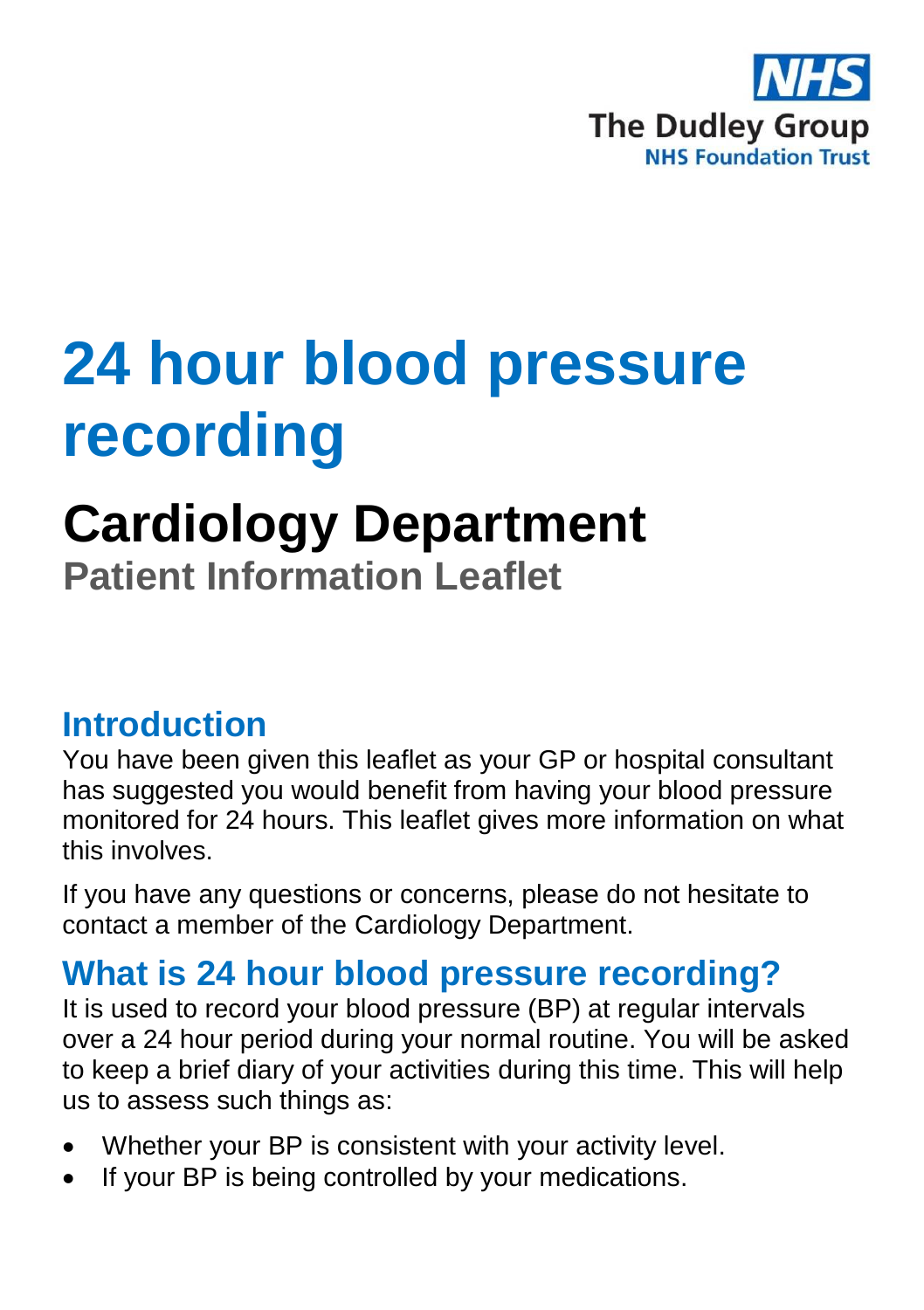## **What are the benefits?**

It is normal for blood pressure to change during the day because of anxiety, diet, exercise, sleep or any blood pressure medication you may take. As a result, taking a single blood pressure measurement in the clinic is not always a very accurate way of checking your blood pressure.

Measuring it over a 24 hour period, and comparing this with your activities, gives us a much more accurate measure of your BP during your daily life.

## **How is my BP recorded?**

An inflatable cuff is secured around your upper arm. This is connected to a small monitoring device worn on a belt around your waist. The cuff will inflate and deflate at regular intervals over a 24 hour period, to measure and record your blood pressure.

You do not need to stay in hospital and you can continue with most of your normal daily activities during the test. The main activity you will **not** be able to do is have a bath or shower.

## **How is the monitor fitted?**

You will need to come into the Cardiology Department to have the monitor fitted. Please wear loose-fitting clothing to your appointment, as the equipment is fitted underneath your clothes.

We will do your ECG and take your BP as a reference point before the 24 hour recorder is fitted. A cardiac physiologist will then fit the inflatable cuff on the most appropriate arm for you. Some monitors also have leads attached to the chest via sticky electrodes.

The cuff will be inflated for a test run and adjusted, if necessary. After this, the cuff will inflate at regular intervals, usually every 30 minutes during the day and every 60 minutes during the night.

You will also be issued with a diary sheet and the staff will explain how to fill it in. Please feel free to ask questions at this point.

This procedure takes approximately 20 minutes.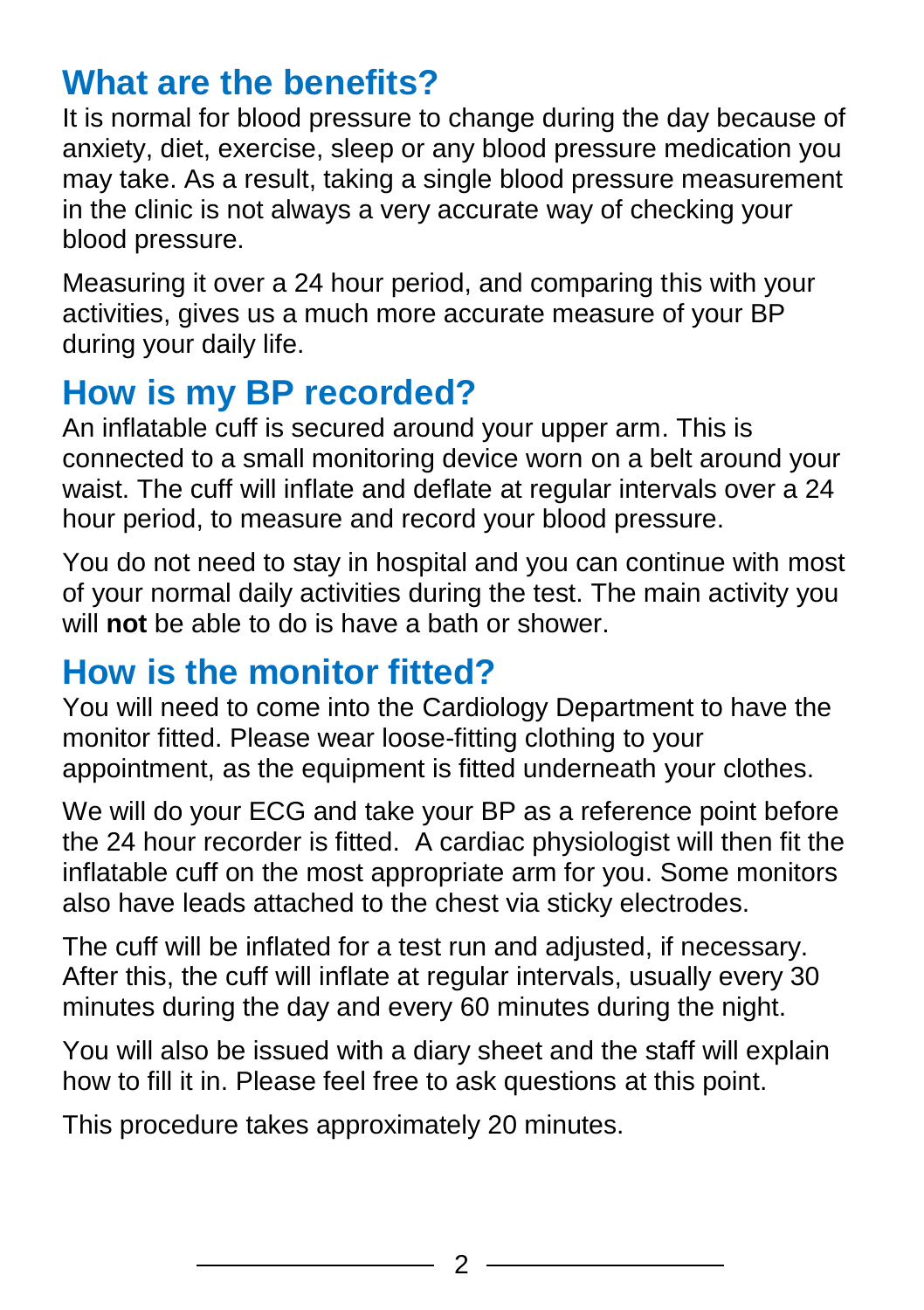## **What do I need to do at home?**

When the monitor is taking your BP, movements of your arm and hand may interfere with the readings, particularly while the cuff is deflating. This may cause the machine to re-take the measurement. Therefore, please try and remain as still as possible during readings to minimise extra cuff inflations.

Please fill in your diary sheet, as you have been instructed.

#### **What are the risks?**

#### **Please be aware that bruising may occur while you are wearing this device.**

Repeated squeezing of the upper arm is unavoidable and uncomfortable and may result in some bruising under the cuff. Between recordings, your hand and arm should return to normal. If you have swelling, discoloration or pain in between the measurements, please take the device off.

## **How do I get the results?**

You will need to return to the Cardiology Department the day after and at the same time you had the monitor fitted, to have it removed. This will only take about five minutes. We can then read the monitor and produce a report. We will send your report back to your GP or hospital consultant who asked for the test. They will be in touch with you to discuss the results.

If you arrange transport through your GP, two visits will be needed for fitting and removal of the recorder. If transport is very difficult for you, we may be able to arrange for the monitor to be collected so you only make one trip. Ask us or your GP about this.

These machines are essential medical devices so please ensure you return your device on the agreed date and time. Someone else will be waiting to use it.